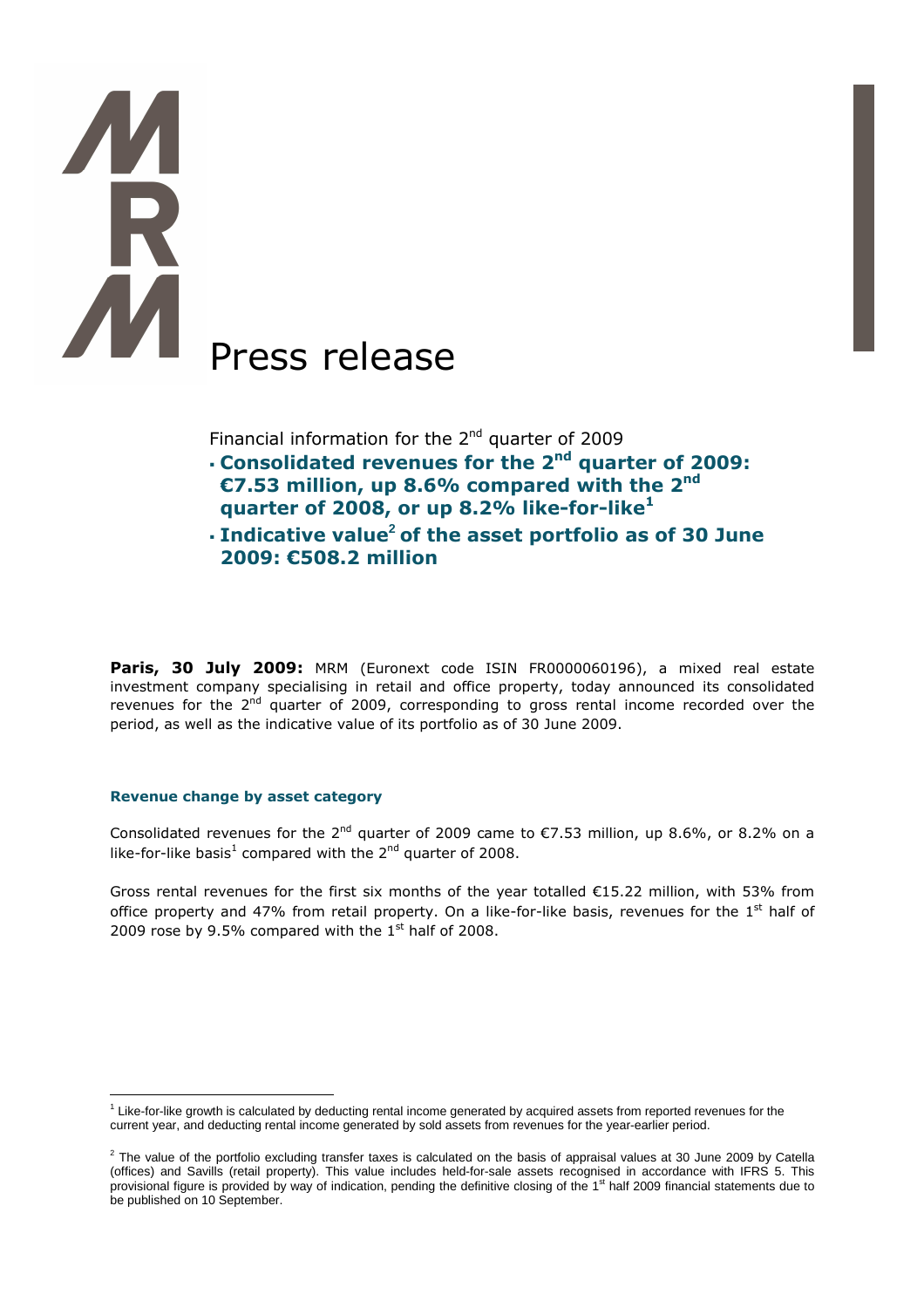| <b>Consolidated</b><br>revenues<br>$\epsilon$ million | Q <sub>2</sub><br>2008 | Q <sub>2</sub><br>2009 | % change | % change<br>like-for-<br>like $^1$ | Η1<br>2008 | H1<br>2009 | % change | % change<br>like-for-<br>like $^1$ |
|-------------------------------------------------------|------------------------|------------------------|----------|------------------------------------|------------|------------|----------|------------------------------------|
| Office property                                       | 4.27                   | 3.94                   | $-7.6%$  | $-8.2\%$                           | 8.35       | 8.01       | $-4.0%$  | $-5.7%$                            |
| Retail property                                       | 2.67                   | 3.59                   | $+34.3%$ | $+36.2%$                           | 5.30       | 7.20       | $+35.9%$ | $+34.6%$                           |
| <b>Total gross</b><br>rental income                   | 6.94                   | 7.53                   | $+8.6%$  | $+8.2%$                            | 13.65      | 15.22      | $+11.5%$ | $+9.5%$                            |

Changes to the scope of consolidation between the  $2^{nd}$  quarter of 2008 and the  $2^{nd}$  quarter of 2009 relate to the acquisitions of the office building on Rue de la Bourse in Paris on 24 April 2008, two Gamm Vert garden centres on 27 May 2008 and five Pizza Hut restaurants on 30 July 2008, as well as the sale of shops on Rue du Faubourg Saint Honoré in Paris, finalised in the  $1<sup>st</sup>$  quarter of 2009.

On a like-for-like basis, rental revenues generated by office properties in the  $2^{nd}$  quarter of 2009 fell by 8.2% relative to the  $2^{nd}$  quarter of 2008. This was due to:

- . the vacancy of Cap Cergy building following the effective departure of the tenant in the  $1<sup>st</sup>$  quarter of 2009,
- . decrease in revenues generated by Solis building in Les Ulis, the departure of the tenant which fully occupied it throughout the  $1<sup>st</sup>$  half of 2008 being partly offset by a partial reletting of the building under a short-term lease which came into effect in March 2009,
- . the vacating of premises within the Carré Vélizy complex to prepare for the implementation of a mid-size retail store let to Habitat.

Rental revenues generated by office properties also benefited from the positive impact of the effect of indexation.

Revenues from the retail property portfolio increased by 36.2% like-for-like in the  $2<sup>nd</sup>$  quarter of 2009, benefiting in particular from the opening of the Marques Avenue A6 shopping centre in Corbeil-Essonnes, for which the first rental income was recorded in the 3<sup>rd</sup> quarter of 2008, and to a lesser extent the effect of indexation.

Stabilised assets accounted for 74% of revenues for the  $2^{nd}$  quarter of 2009 and value-added opportunities accounted for 26%, compared with 77% and 23% respectively in the  $2^{nd}$  quarter of 2008. No properties have changed portfolio segment.

# **Indicative value<sup>2</sup> of the asset portfolio as of 30 June 2009**

The indicative value<sup>2</sup> excluding transfer taxes of MRM's asset portfolio at end-June 2009 was €508.2 million compared with €537.1 million at end-December 2008. Properties sold in the 1<sup>st</sup> half of 2009 were recognised in the amount of €12.8 million as of 31 December 2008. The value of the portfolio of assets held at 30 June 2009 decreased therefore by €16.1 million compared with its value as of 31 December 2008.

# **Highlights of the quarter**

Since 1 April 2009, eight leases<sup>3</sup> have been signed for office and retail properties representing annual rental income of  $\epsilon$ 0.4 million, half of which took effect in the 2<sup>nd</sup> quarter.



 $\overline{a}$ 

 $3$  New leases or renewals under improved terms.